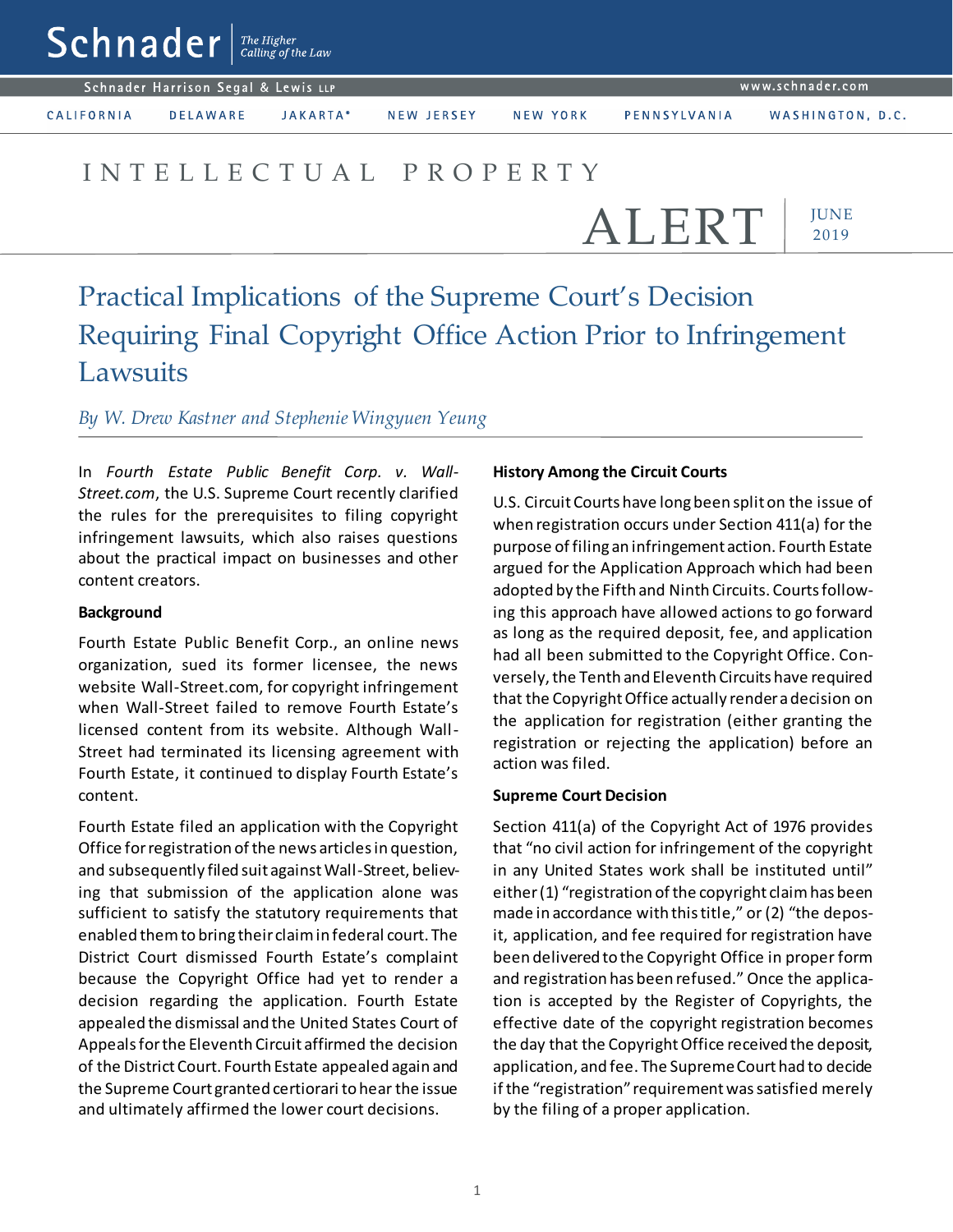Ultimately, the Supreme Court adopted the interpretation of the Tenth and Eleventh Circuits. In a unanimous decision authored by Justice Ginsburg, the Court held that the statutory requirement for registration occurs only after the Register reviews the application and approves the same. Although an exclusive right to one's work exists immediately upon creation, the Court reasoned that "registration is akin to an administrative exhaustion requirement that the owner must satisfy before suing to enforce ownership rights."

Based on this decision, when copyright disputes arise, content creators will not be able to seek judicial remedies unless their copyright application has received a decision by the Copyright Office. Although Fourth Estate argued that the requirement to "make registration" referred to the copyright owner's obligation to comply with the statutory requirements for registration, the Court disagreed and concluded that the statutory language must be interpreted to mean that the Register of Copyrights must act upon an application in order for registration to be made.

#### **Practical Considerations**

Currently, it takes the Copyright Office approximately eight months to process an application for copyright registration. However, the Office does have a process in place for an applicant to apply for and obtain a registration on an expedited basis, for the "Special Handling" fee of \$800. The Copyright Office will then make its "best effort" to review the application within five working days, but there is no guarantee that it will grant registration within that time.

Those who delay copyright registration may be also severely limiting the remedies available to them in the event of infringement. Copyright owners can always sue for actual damages, infringer's profits, and an injunction for infringements that occur before the effective date of their copyright registration. However, if the infringement occurs *after* the effective date of registration, a court may also grant the copyright owner statutory damages and attorneys' fees. Copyright owners seeking statutory damages may be awarded up to \$150,000 for willful infringement of each work.

In light of the differences in available damages, content creators are encouraged to register their copyrights early. Moreover, content creators for certain categories of works that have historically been subject to pre-release infringement may consider preregistering their copyright. These categories include motion pictures, sound recordings, musical compositions, literary works being prepared for publication in book form, computer programs, or advertising or marketing photos. Preregistration is not a substitute for registration. However, preregistering such a work helps to preserve the content creator's right to an award of statutory damages and attorneys' fees, as long as he or she submits an application for registration, the application fee, and deposit copy within the earlier of three (3) months of first publication of the work, or one (1) month of learning of the infringement. A content creator may also commence infringement action to enforce the copyright in the preregistered work (if followed by the timely submission) prior to registration being issued.

The Supreme Court's adoption of the registration approach has numerous additional implications. Small copyright owners lacking the capital to register all works immediately, let alone pay the special handling fee for an expedited registration, may be at a greater disadvantage in protecting their works. Further, the Court's requirement that the Copyright Office render a decision prior to the filing of infringement lawsuits could delay access to other time sensitive remedies such as DMCA takedowns.

#### **Conclusion**

As a matter of best practice, artists, writers, musicians and other content creators should be proactive about registering copyrights for their work. Rather than waiting for infringement to occur, any creator of copyrightable material that is likely to be stolen should submit application materials to the U.S. Copyright Office as soon as practicable after the initial publication of the work. The alternative is the costly Special Handling application procedure. When it comes to protecting copyrightable work, time is of the essence. Simply put, early registration is the best means to avoid excessive fees and ensure the broadest protection of copyrightable works.  $\blacklozenge$